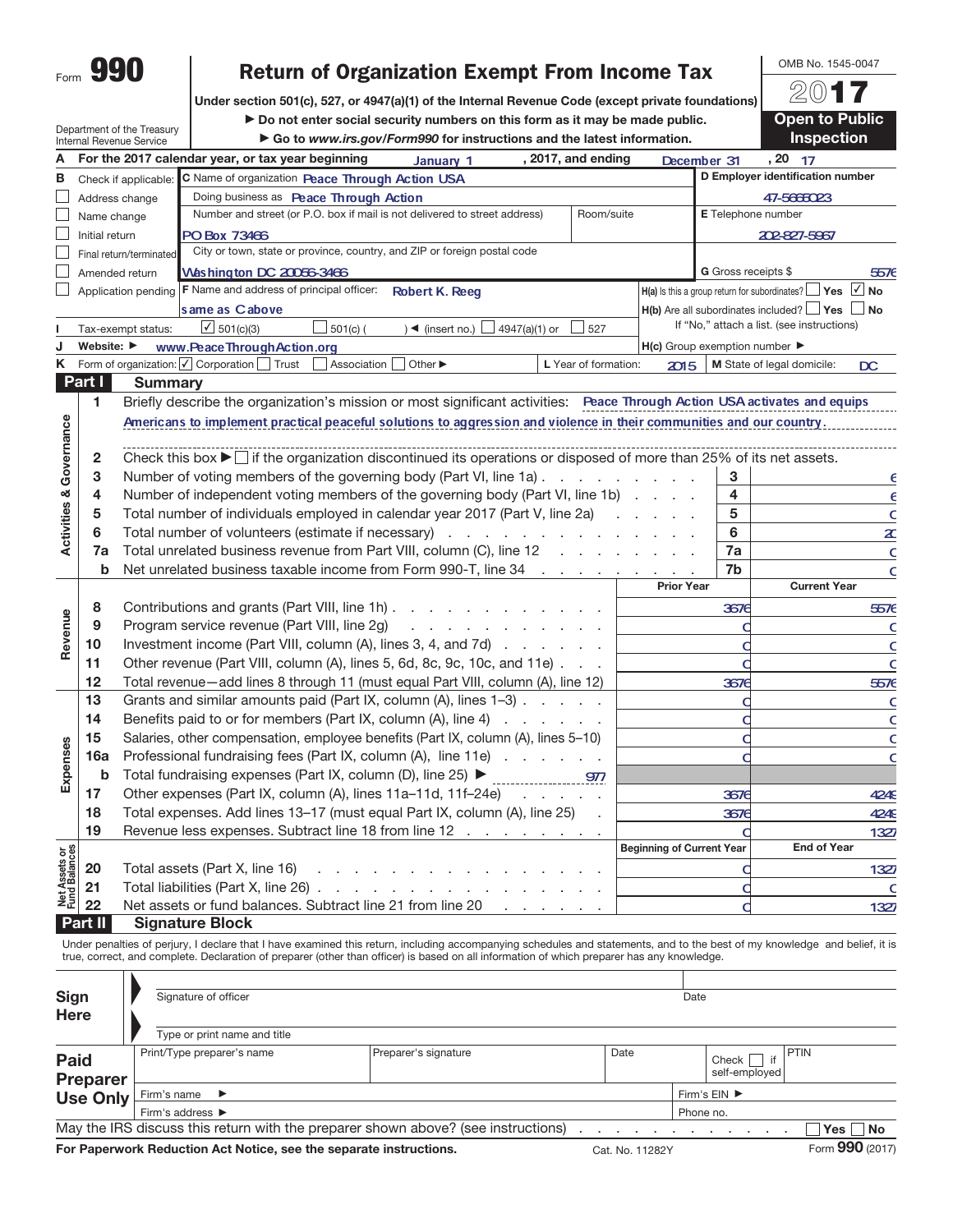| Form 990 (2017) | Page 2                                                                                                                                                                                                                                                                                                                                                                                                                                                                                                                  |
|-----------------|-------------------------------------------------------------------------------------------------------------------------------------------------------------------------------------------------------------------------------------------------------------------------------------------------------------------------------------------------------------------------------------------------------------------------------------------------------------------------------------------------------------------------|
| Part III        | <b>Statement of Program Service Accomplishments</b><br>Check if Schedule O contains a response or note to any line in this Part III [1] [1] [1] [1] [1] [1] Check if Schedule O contains a response or note to any line in this Part III [1] [1] [1] [1] $\frac{1}{2}$                                                                                                                                                                                                                                                  |
| 1               | Briefly describe the organization's mission:                                                                                                                                                                                                                                                                                                                                                                                                                                                                            |
|                 | Peace Through Action USA is missioned to achieve peace between people and within groups in the United States of America by                                                                                                                                                                                                                                                                                                                                                                                              |
|                 | promoting caring action. We activate and equip Americans to implement practical peaceful solutions to aggression and violence in                                                                                                                                                                                                                                                                                                                                                                                        |
|                 | their communities and our country.                                                                                                                                                                                                                                                                                                                                                                                                                                                                                      |
| $\mathbf{2}$    | Did the organization undertake any significant program services during the year which were not listed on the                                                                                                                                                                                                                                                                                                                                                                                                            |
|                 | $\sqrt{ }$ No<br><b>Yes</b><br>If "Yes," describe these new services on Schedule O.                                                                                                                                                                                                                                                                                                                                                                                                                                     |
| 3               | Did the organization cease conducting, or make significant changes in how it conducts, any program<br>services?<br>the contract of the contract of the contract of the contract of the contract of the contract of<br>$\sqrt{ }$ No<br>∣ ∣Yes                                                                                                                                                                                                                                                                           |
|                 | If "Yes," describe these changes on Schedule O.                                                                                                                                                                                                                                                                                                                                                                                                                                                                         |
| 4               | Describe the organization's program service accomplishments for each of its three largest program services, as measured by<br>expenses. Section 501(c)(3) and 501(c)(4) organizations are required to report the amount of grants and allocations to others,<br>the total expenses, and revenue, if any, for each program service reported.                                                                                                                                                                             |
| 4a              | ) (Revenue \$<br>$($ Expenses \$ $2184$ including grants of \$<br>(Code:                                                                                                                                                                                                                                                                                                                                                                                                                                                |
|                 | Peace Promotion - Peace Through Action USA supported individuals in creating peace in their communities by pointing them to<br>practical solutions they can take within their families, neighborhoods, and networks to decrease aggression and violence and<br>increase care and compassion. We suggested peaceful practices to individuals through an occasional electronic newsletter<br>that reached over 500 people and by posting essays and information sheets to our website, which reaches the public at large. |
| 4b              | _) (Expenses \$ ___________________ including grants of \$ ______________________) (Revenue \$ _______________________<br>(Code:                                                                                                                                                                                                                                                                                                                                                                                        |
|                 |                                                                                                                                                                                                                                                                                                                                                                                                                                                                                                                         |
| 4c              | including grants of \$<br>) (Expenses \$<br>) (Revenue \$<br>(Code:                                                                                                                                                                                                                                                                                                                                                                                                                                                     |
|                 |                                                                                                                                                                                                                                                                                                                                                                                                                                                                                                                         |
|                 |                                                                                                                                                                                                                                                                                                                                                                                                                                                                                                                         |
| 4d              | Other program services (Describe in Schedule O.)                                                                                                                                                                                                                                                                                                                                                                                                                                                                        |
| 4e              | (Expenses \$<br>) (Revenue \$<br>including grants of \$<br>Total program service expenses                                                                                                                                                                                                                                                                                                                                                                                                                               |
|                 | 2184                                                                                                                                                                                                                                                                                                                                                                                                                                                                                                                    |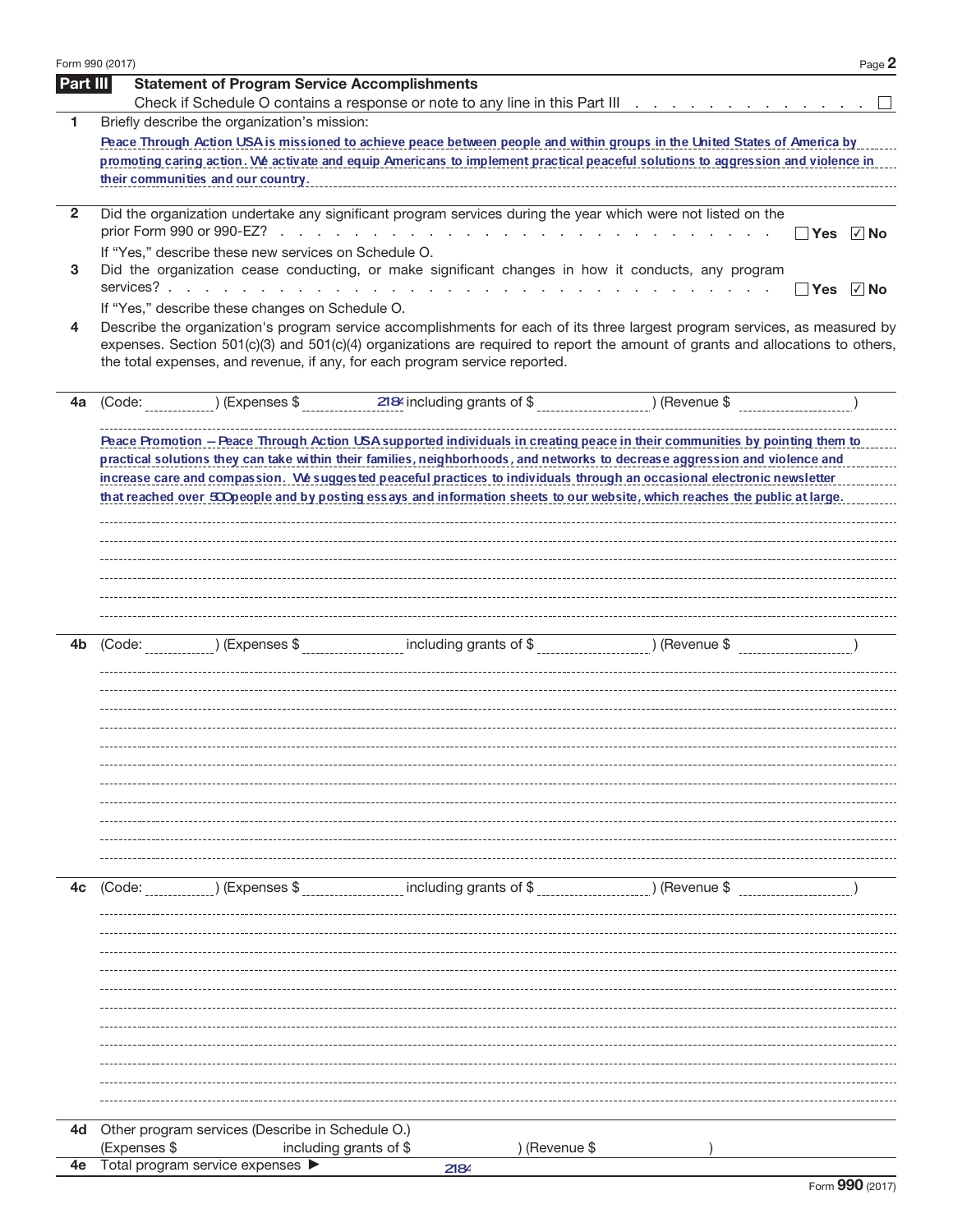| Form 990 (2017) |                                                                                                                                                                                                                                                                                                                                                                                        |                     |                     | Page 3                         |
|-----------------|----------------------------------------------------------------------------------------------------------------------------------------------------------------------------------------------------------------------------------------------------------------------------------------------------------------------------------------------------------------------------------------|---------------------|---------------------|--------------------------------|
| Part IV         | <b>Checklist of Required Schedules</b>                                                                                                                                                                                                                                                                                                                                                 |                     |                     |                                |
| 1               | Is the organization described in section 501(c)(3) or 4947(a)(1) (other than a private foundation)? If "Yes,"<br>complete Schedule A.<br>and the company of the company of the company of the company of the company of the company of the company of the company of the company of the company of the company of the company of the company of the company of the comp                | $\mathbf{1}$        | Yes<br>$\checkmark$ | No                             |
| 2<br>3          | Is the organization required to complete Schedule B, Schedule of Contributors (see instructions)?<br>and the control<br>Did the organization engage in direct or indirect political campaign activities on behalf of or in opposition to<br>candidates for public office? If "Yes," complete Schedule C, Part I.                                                                       | $\overline{2}$<br>3 |                     | $\checkmark$<br>$\checkmark$   |
| 4               | Section 501(c)(3) organizations. Did the organization engage in lobbying activities, or have a section 501(h)<br>election in effect during the tax year? If "Yes," complete Schedule C, Part II                                                                                                                                                                                        | 4                   |                     | $\checkmark$                   |
| 5               | Is the organization a section 501(c)(4), 501(c)(5), or 501(c)(6) organization that receives membership dues,<br>assessments, or similar amounts as defined in Revenue Procedure 98-19? If "Yes," complete Schedule C,                                                                                                                                                                  | 5                   |                     | $\checkmark$                   |
| 6               | Did the organization maintain any donor advised funds or any similar funds or accounts for which donors<br>have the right to provide advice on the distribution or investment of amounts in such funds or accounts? If<br>"Yes," complete Schedule D, Part I<br>المتناول والمتناول والمتناول والمتناول والمتناول والمتناول والمتناول والمناول                                          | 6                   |                     | $\checkmark$                   |
| 7               | Did the organization receive or hold a conservation easement, including easements to preserve open space,<br>the environment, historic land areas, or historic structures? If "Yes," complete Schedule D, Part II<br>$\mathbf{r} = \mathbf{r} + \mathbf{r}$                                                                                                                            | $\overline{7}$      |                     | $\checkmark$                   |
| 8               | Did the organization maintain collections of works of art, historical treasures, or other similar assets? If "Yes,"<br>and the contract of the contract of the contract of the contract of the contract of the contract of the contract of the contract of the contract of the contract of the contract of the contract of the contract of the contra<br>complete Schedule D, Part III | 8                   |                     | $\checkmark$                   |
| 9               | Did the organization report an amount in Part X, line 21, for escrow or custodial account liability, serve as a<br>custodian for amounts not listed in Part X; or provide credit counseling, debt management, credit repair, or<br>debt negotiation services? If "Yes," complete Schedule D, Part IV .<br>and the company of the company of the                                        | 9                   |                     | ✓                              |
| 10              | Did the organization, directly or through a related organization, hold assets in temporarily restricted<br>endowments, permanent endowments, or quasi-endowments? If "Yes," complete Schedule D, Part V                                                                                                                                                                                | 10                  |                     | ✓                              |
| 11              | If the organization's answer to any of the following questions is "Yes," then complete Schedule D, Parts VI,<br>VII, VIII, IX, or X as applicable.                                                                                                                                                                                                                                     |                     |                     |                                |
| a               | Did the organization report an amount for land, buildings, and equipment in Part X, line 10? If "Yes,"                                                                                                                                                                                                                                                                                 | 11a                 |                     | $\checkmark$                   |
|                 | <b>b</b> Did the organization report an amount for investments—other securities in Part X, line 12 that is 5% or more<br>of its total assets reported in Part X, line 16? If "Yes," complete Schedule D, Part VII                                                                                                                                                                      | 11 <sub>b</sub>     |                     | $\checkmark$                   |
|                 | c Did the organization report an amount for investments—program related in Part X, line 13 that is 5% or more<br>of its total assets reported in Part X, line 16? If "Yes," complete Schedule D, Part VIII                                                                                                                                                                             | 11c                 |                     | $\checkmark$                   |
|                 | d Did the organization report an amount for other assets in Part X, line 15 that is 5% or more of its total assets<br>reported in Part X, line 16? If "Yes," complete Schedule D, Part IX                                                                                                                                                                                              | 11d                 |                     | ✓                              |
|                 | e Did the organization report an amount for other liabilities in Part X, line 25? If "Yes," complete Schedule D, Part X<br>f Did the organization's separate or consolidated financial statements for the tax year include a footnote that addresses<br>the organization's liability for uncertain tax positions under FIN 48 (ASC 740)? If "Yes," complete Schedule D, Part X         | 11e<br>11f          |                     | $\checkmark$                   |
|                 | 12 a Did the organization obtain separate, independent audited financial statements for the tax year? If "Yes," complete                                                                                                                                                                                                                                                               | 12a                 |                     | $\checkmark$                   |
|                 | <b>b</b> Was the organization included in consolidated, independent audited financial statements for the tax year? If<br>"Yes," and if the organization answered "No" to line 12a, then completing Schedule D, Parts XI and XII is optional                                                                                                                                            | 12 <sub>b</sub>     |                     | ✓                              |
| 13<br>14 a      | Is the organization a school described in section $170(b)(1)(A)(ii)?$ If "Yes," complete Schedule E<br>and a control<br>Did the organization maintain an office, employees, or agents outside of the United States?<br>and a strong of the                                                                                                                                             | 13<br>14a           |                     | √                              |
| b               | Did the organization have aggregate revenues or expenses of more than \$10,000 from grantmaking,<br>fundraising, business, investment, and program service activities outside the United States, or aggregate<br>foreign investments valued at \$100,000 or more? If "Yes," complete Schedule F, Parts I and IV.                                                                       | 14 <sub>b</sub>     |                     | $\checkmark$                   |
| 15              | Did the organization report on Part IX, column (A), line 3, more than \$5,000 of grants or other assistance to or<br>for any foreign organization? If "Yes," complete Schedule F, Parts II and IV                                                                                                                                                                                      | 15                  |                     | $\checkmark$                   |
| 16              | Did the organization report on Part IX, column (A), line 3, more than \$5,000 of aggregate grants or other<br>assistance to or for foreign individuals? If "Yes," complete Schedule F, Parts III and IV.                                                                                                                                                                               | 16                  |                     | $\checkmark$                   |
| 17              | Did the organization report a total of more than \$15,000 of expenses for professional fundraising services on<br>Part IX, column (A), lines 6 and 11e? If "Yes," complete Schedule G, Part I (see instructions)<br>and a state of the state of                                                                                                                                        | 17                  |                     | ✓                              |
| 18              | Did the organization report more than \$15,000 total of fundraising event gross income and contributions on<br>Part VIII, lines 1c and 8a? If "Yes," complete Schedule G, Part II                                                                                                                                                                                                      | 18                  |                     | ✓                              |
| 19              | Did the organization report more than \$15,000 of gross income from gaming activities on Part VIII, line 9a?<br>If "Yes," complete Schedule G, Part III (Alleman Alexandrei Alexandrei Alexandrei Alexandrei Alexandrei Alexandrei Alexandrei Alexandrei Alexandrei Alexandrei Alexandrei Alexandrei Alexandrei Alexandrei Alexandrei Alexandr                                         | 19                  |                     |                                |
|                 |                                                                                                                                                                                                                                                                                                                                                                                        |                     |                     | $F_{\text{num}}$ QQQ $(0.017)$ |

Form 990 (2017)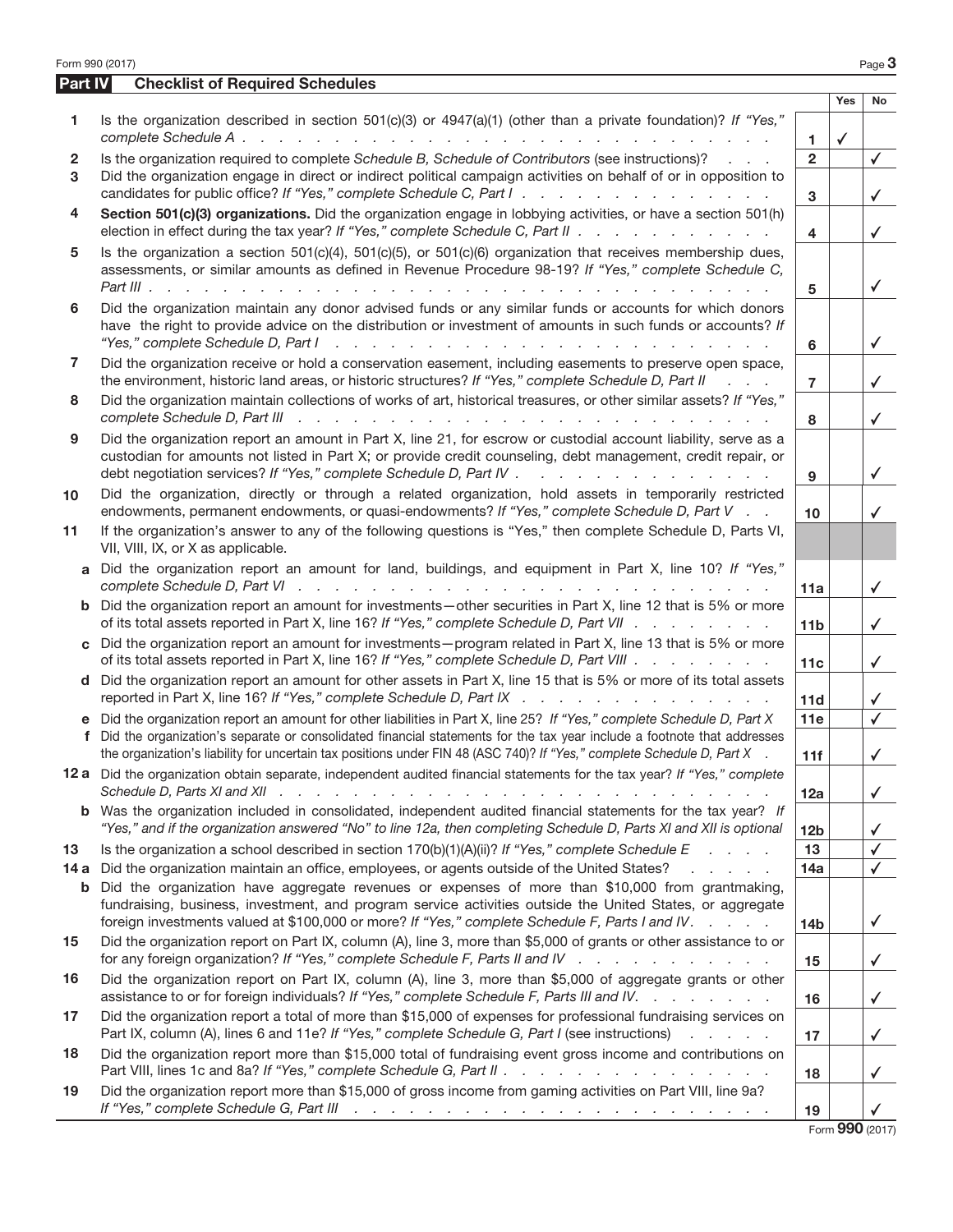| <b>Part IV</b> | Form 990 (2017)<br><b>Checklist of Required Schedules (continued)</b>                                                                                                                                                                                                                                                                                                           |                        |            | Page 4          |
|----------------|---------------------------------------------------------------------------------------------------------------------------------------------------------------------------------------------------------------------------------------------------------------------------------------------------------------------------------------------------------------------------------|------------------------|------------|-----------------|
|                |                                                                                                                                                                                                                                                                                                                                                                                 |                        | <b>Yes</b> | No              |
|                | 20 a Did the organization operate one or more hospital facilities? If "Yes," complete Schedule H                                                                                                                                                                                                                                                                                | 20a                    |            | $\checkmark$    |
|                | <b>b</b> If "Yes" to line 20a, did the organization attach a copy of its audited financial statements to this return?                                                                                                                                                                                                                                                           | 20 <sub>b</sub>        |            |                 |
| 21             | Did the organization report more than \$5,000 of grants or other assistance to any domestic organization or<br>domestic government on Part IX, column (A), line 1? If "Yes," complete Schedule I, Parts I and II                                                                                                                                                                | 21                     |            | $\checkmark$    |
| 22             | Did the organization report more than \$5,000 of grants or other assistance to or for domestic individuals on<br>Part IX, column (A), line 2? If "Yes," complete Schedule I, Parts I and III<br>.                                                                                                                                                                               | 22                     |            | $\checkmark$    |
| 23             | Did the organization answer "Yes" to Part VII, Section A, line 3, 4, or 5 about compensation of the<br>organization's current and former officers, directors, trustees, key employees, and highest compensated                                                                                                                                                                  |                        |            | $\checkmark$    |
| 24a            | Did the organization have a tax-exempt bond issue with an outstanding principal amount of more than<br>\$100,000 as of the last day of the year, that was issued after December 31, 2002? If "Yes," answer lines 24b<br>through 24d and complete Schedule K. If "No," go to line 25a<br>المتحادث والمتحادث والمتحادث والمتحادث والمتحاد                                         | 23                     |            | ✓               |
| b              | Did the organization invest any proceeds of tax-exempt bonds beyond a temporary period exception?                                                                                                                                                                                                                                                                               | 24a<br>24 <sub>b</sub> |            |                 |
| с              | Did the organization maintain an escrow account other than a refunding escrow at any time during the year<br>to defease any tax-exempt bonds?<br>and a complete the complete state of the complete state of the complete state of the complete state of the complete state of the complete state of the complete state of the complete state of the complete state of the compl | 24c                    |            |                 |
|                | d Did the organization act as an "on behalf of" issuer for bonds outstanding at any time during the year?                                                                                                                                                                                                                                                                       | <b>24d</b>             |            |                 |
|                | 25a Section 501(c)(3), 501(c)(4), and 501(c)(29) organizations. Did the organization engage in an excess benefit<br>transaction with a disqualified person during the year? If "Yes," complete Schedule L, Part I<br>and a state of the state                                                                                                                                   | 25a                    |            | ✓               |
| b              | Is the organization aware that it engaged in an excess benefit transaction with a disqualified person in a prior<br>year, and that the transaction has not been reported on any of the organization's prior Forms 990 or 990-EZ?                                                                                                                                                | 25 <sub>b</sub>        |            | ✓               |
| 26             | Did the organization report any amount on Part X, line 5, 6, or 22 for receivables from or payables to any<br>current or former officers, directors, trustees, key employees, highest compensated employees, or                                                                                                                                                                 | 26                     |            | ✓               |
| 27             | Did the organization provide a grant or other assistance to an officer, director, trustee, key employee,<br>substantial contributor or employee thereof, a grant selection committee member, or to a 35% controlled<br>entity or family member of any of these persons? If "Yes," complete Schedule L, Part III                                                                 | 27                     |            | ✓               |
| 28             | Was the organization a party to a business transaction with one of the following parties (see Schedule L,<br>Part IV instructions for applicable filing thresholds, conditions, and exceptions):                                                                                                                                                                                |                        |            |                 |
| a              | A current or former officer, director, trustee, or key employee? If "Yes," complete Schedule L, Part IV<br>$\sim$ $\sim$                                                                                                                                                                                                                                                        | 28a                    |            | $\checkmark$    |
| b              | A family member of a current or former officer, director, trustee, or key employee? If "Yes," complete<br>Schedule L, Part IV<br>a constitution and a constitution of the constitution of the constitution of the constitution of the constitution of the constitution of the constitution of the constitution of the constitution of the constitution of the c                 | 28 <sub>b</sub>        |            | ✓               |
|                | An entity of which a current or former officer, director, trustee, or key employee (or a family member thereof)<br>was an officer, director, trustee, or direct or indirect owner? If "Yes," complete Schedule L, Part IV                                                                                                                                                       | 28c                    |            |                 |
| 29<br>30       | Did the organization receive more than \$25,000 in non-cash contributions? If "Yes," complete Schedule M<br>Did the organization receive contributions of art, historical treasures, or other similar assets, or qualified                                                                                                                                                      | 29                     |            |                 |
|                |                                                                                                                                                                                                                                                                                                                                                                                 | 30                     |            | $\checkmark$    |
| 31             | Did the organization liquidate, terminate, or dissolve and cease operations? If "Yes," complete Schedule N,<br>Part I<br>and the second contract of the contract of the contract of the contract of the contract of the contract of the                                                                                                                                         | 31                     |            | $\checkmark$    |
| 32             | Did the organization sell, exchange, dispose of, or transfer more than 25% of its net assets? If "Yes,"<br>complete Schedule N, Part II recently recently recently recently recently recently recently recently recently recently recently recently recently recently recently recently recently recently recently recently recently rece                                       | 32                     |            | $\checkmark$    |
| 33             | Did the organization own 100% of an entity disregarded as separate from the organization under Regulations<br>sections 301.7701-2 and 301.7701-3? If "Yes," complete Schedule R, Part I. $\ldots$                                                                                                                                                                               | 33                     |            | $\checkmark$    |
| 34             | Was the organization related to any tax-exempt or taxable entity? If "Yes," complete Schedule R, Part II, III,<br>or IV, and Part V, line 1<br>المتحال والمتحال والمتحال والمتحال والمتحال والمتحال والمتحال والمتحال والمتحال والمتحال والمتحال والمتحال                                                                                                                       | 34                     |            | ✓               |
| 35a<br>b       | Did the organization have a controlled entity within the meaning of section $512(b)(13)?$<br>If "Yes" to line 35a, did the organization receive any payment from or engage in any transaction with a<br>controlled entity within the meaning of section 512(b)(13)? If "Yes," complete Schedule R, Part V, line 2.                                                              | 35a<br>35 <sub>b</sub> |            |                 |
| 36             | Section 501(c)(3) organizations. Did the organization make any transfers to an exempt non-charitable                                                                                                                                                                                                                                                                            | 36                     |            | $\checkmark$    |
| 37             | Did the organization conduct more than 5% of its activities through an entity that is not a related organization                                                                                                                                                                                                                                                                |                        |            |                 |
|                | and that is treated as a partnership for federal income tax purposes? If "Yes," complete Schedule R,                                                                                                                                                                                                                                                                            | 37                     |            | ✓               |
| 38             | Did the organization complete Schedule O and provide explanations in Schedule O for Part VI, lines 11b and<br>19? Note. All Form 990 filers are required to complete Schedule O.                                                                                                                                                                                                | 38                     |            |                 |
|                |                                                                                                                                                                                                                                                                                                                                                                                 |                        |            | Form 990 (2017) |

 $U(2017)$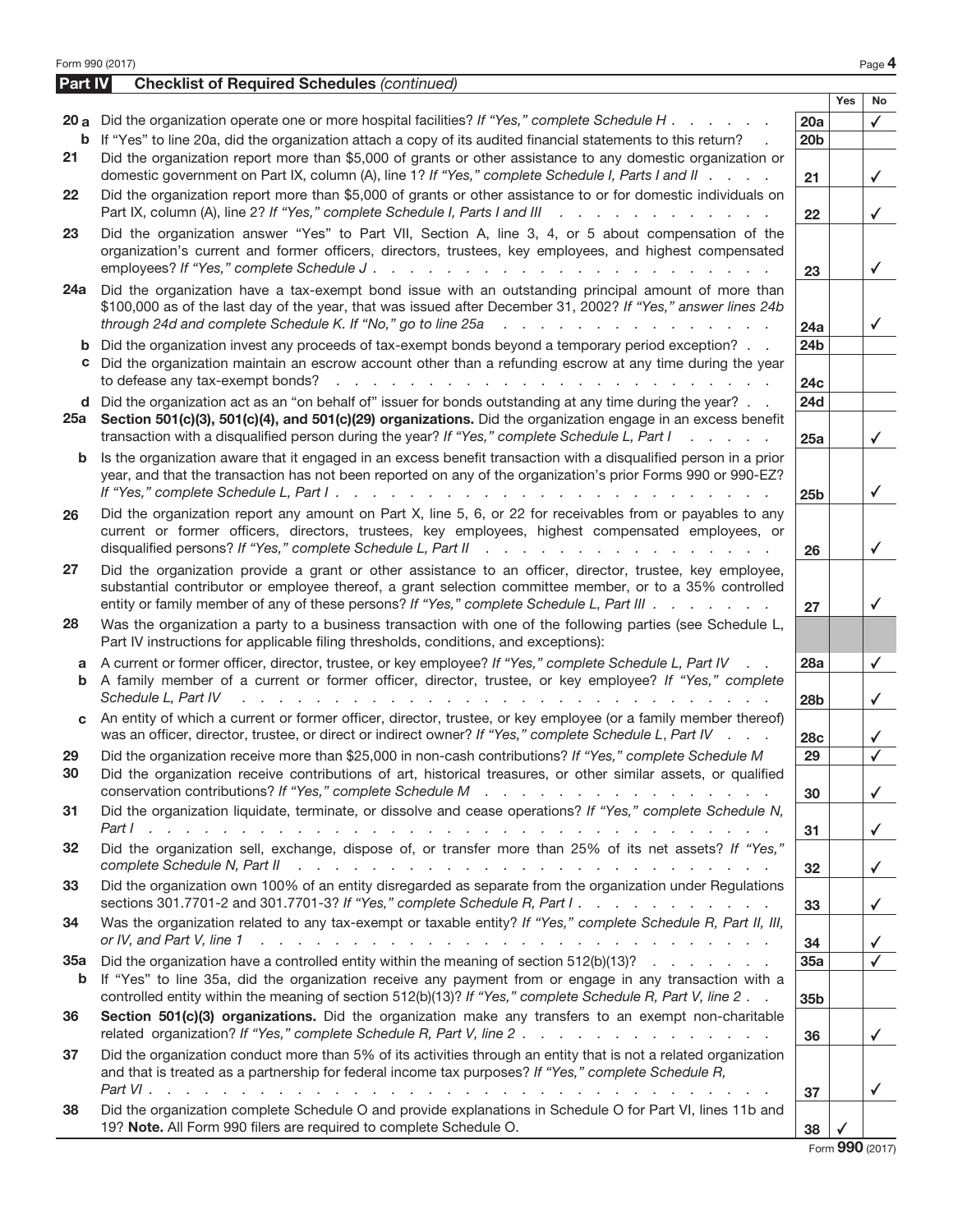| Form 990 (2017) |                                                                                                                                                                                           |                 |     | Page 5       |
|-----------------|-------------------------------------------------------------------------------------------------------------------------------------------------------------------------------------------|-----------------|-----|--------------|
| Part V          | <b>Statements Regarding Other IRS Filings and Tax Compliance</b>                                                                                                                          |                 |     |              |
|                 | Check if Schedule O contains a response or note to any line in this Part V                                                                                                                |                 |     |              |
|                 |                                                                                                                                                                                           |                 | Yes | No           |
| 1a              | Enter the number reported in Box 3 of Form 1096. Enter -0- if not applicable<br>1a                                                                                                        |                 |     |              |
| b               | Enter the number of Forms W-2G included in line 1a. Enter -0- if not applicable<br>1 <sub>b</sub>                                                                                         |                 |     |              |
| c               | Did the organization comply with backup withholding rules for reportable payments to vendors and                                                                                          |                 |     |              |
|                 | reportable gaming (gambling) winnings to prize winners?                                                                                                                                   | 1c              |     |              |
| 2a              | Enter the number of employees reported on Form W-3, Transmittal of Wage and Tax                                                                                                           |                 |     |              |
|                 | Statements, filed for the calendar year ending with or within the year covered by this return<br>2a                                                                                       |                 |     |              |
| b               | If at least one is reported on line 2a, did the organization file all required federal employment tax returns? .                                                                          | 2 <sub>b</sub>  |     |              |
|                 | Note. If the sum of lines 1a and 2a is greater than 250, you may be required to e-file (see instructions).                                                                                |                 |     |              |
| За              | Did the organization have unrelated business gross income of \$1,000 or more during the year?<br>and a state                                                                              | 3a              |     | ✓            |
| b               | If "Yes," has it filed a Form 990-T for this year? If "No" to line 3b, provide an explanation in Schedule O. .                                                                            | 3 <sub>b</sub>  |     |              |
| 4a              | At any time during the calendar year, did the organization have an interest in, or a signature or other authority                                                                         |                 |     |              |
|                 | over, a financial account in a foreign country (such as a bank account, securities account, or other financial<br>$account)? \t\t\t\t \t\t\t \t\t\t$<br>and the company of the company of |                 |     | ✓            |
|                 | and a state of the state of the                                                                                                                                                           | 4a              |     |              |
| b               | If "Yes," enter the name of the foreign country: ▶                                                                                                                                        |                 |     |              |
|                 | See instructions for filing requirements for FinCEN Form 114, Report of Foreign Bank and Financial Accounts<br>(FBAR).                                                                    |                 |     |              |
| 5a              | Was the organization a party to a prohibited tax shelter transaction at any time during the tax year?                                                                                     | 5a              |     | ✓            |
| b               | Did any taxable party notify the organization that it was or is a party to a prohibited tax shelter transaction?                                                                          | 5b              |     | $\checkmark$ |
| С               | If "Yes" to line 5a or 5b, did the organization file Form 8886-T?                                                                                                                         | 5c              |     |              |
| 6a              | Does the organization have annual gross receipts that are normally greater than \$100,000, and did the                                                                                    |                 |     |              |
|                 | organization solicit any contributions that were not tax deductible as charitable contributions?                                                                                          | 6a              |     | ✓            |
| b               | If "Yes," did the organization include with every solicitation an express statement that such contributions or                                                                            |                 |     |              |
|                 | gifts were not tax deductible?                                                                                                                                                            | 6b              |     |              |
| 7               | Organizations that may receive deductible contributions under section 170(c).                                                                                                             |                 |     |              |
| а               | Did the organization receive a payment in excess of \$75 made partly as a contribution and partly for goods                                                                               | 7a              |     |              |
| b               | If "Yes," did the organization notify the donor of the value of the goods or services provided?                                                                                           | 7b              |     | $\checkmark$ |
| С               | Did the organization sell, exchange, or otherwise dispose of tangible personal property for which it was                                                                                  |                 |     |              |
|                 |                                                                                                                                                                                           | 7c              |     | ✓            |
| d               | If "Yes," indicate the number of Forms 8282 filed during the year<br>7d                                                                                                                   |                 |     |              |
| е               | Did the organization receive any funds, directly or indirectly, to pay premiums on a personal benefit contract?                                                                           | 7e              |     | ✓            |
| f               | Did the organization, during the year, pay premiums, directly or indirectly, on a personal benefit contract? .                                                                            | 7f              |     | $\checkmark$ |
| g               | If the organization received a contribution of qualified intellectual property, did the organization file Form 8899 as required?                                                          | 7g              |     |              |
| h               | If the organization received a contribution of cars, boats, airplanes, or other vehicles, did the organization file a Form 1098-C?                                                        | 7h              |     |              |
| 8               | Sponsoring organizations maintaining donor advised funds. Did a donor advised fund maintained by the                                                                                      |                 |     |              |
|                 | sponsoring organization have excess business holdings at any time during the year?                                                                                                        | 8               |     |              |
| 9               | Sponsoring organizations maintaining donor advised funds.                                                                                                                                 |                 |     |              |
| a               | Did the sponsoring organization make any taxable distributions under section 4966?                                                                                                        | 9а              |     |              |
| b               | Did the sponsoring organization make a distribution to a donor, donor advisor, or related person?                                                                                         | 9b              |     |              |
| 10              | Section 501(c)(7) organizations. Enter:                                                                                                                                                   |                 |     |              |
| a               | Initiation fees and capital contributions included on Part VIII, line 12<br>10a                                                                                                           |                 |     |              |
| b               | Gross receipts, included on Form 990, Part VIII, line 12, for public use of club facilities<br>10 <sub>b</sub>                                                                            |                 |     |              |
| 11              | Section 501(c)(12) organizations. Enter:                                                                                                                                                  |                 |     |              |
| a<br>b          | Gross income from members or shareholders<br>11a<br>Gross income from other sources (Do not net amounts due or paid to other sources                                                      |                 |     |              |
|                 | against amounts due or received from them.).<br>the contract of the contract of the contract of<br>11 <sub>b</sub>                                                                        |                 |     |              |
|                 | Section 4947(a)(1) non-exempt charitable trusts. Is the organization filing Form 990 in lieu of Form 1041?                                                                                | 12a             |     |              |
| 12a<br>b        | If "Yes," enter the amount of tax-exempt interest received or accrued during the year<br>12 <sub>b</sub>                                                                                  |                 |     |              |
| 13              | Section 501(c)(29) qualified nonprofit health insurance issuers.                                                                                                                          |                 |     |              |
| a               | Is the organization licensed to issue qualified health plans in more than one state?                                                                                                      | 13а             |     |              |
|                 | Note. See the instructions for additional information the organization must report on Schedule O.                                                                                         |                 |     |              |
| b               | Enter the amount of reserves the organization is required to maintain by the states in which                                                                                              |                 |     |              |
|                 | the organization is licensed to issue qualified health plans<br>13 <sub>b</sub>                                                                                                           |                 |     |              |
| С               | Enter the amount of reserves on hand<br>13 <sub>c</sub>                                                                                                                                   |                 |     |              |
| 14a             | Did the organization receive any payments for indoor tanning services during the tax year? .<br>and the control of                                                                        | 14a             |     |              |
| b               | If "Yes," has it filed a Form 720 to report these payments? If "No," provide an explanation in Schedule O                                                                                 | 14 <sub>b</sub> |     |              |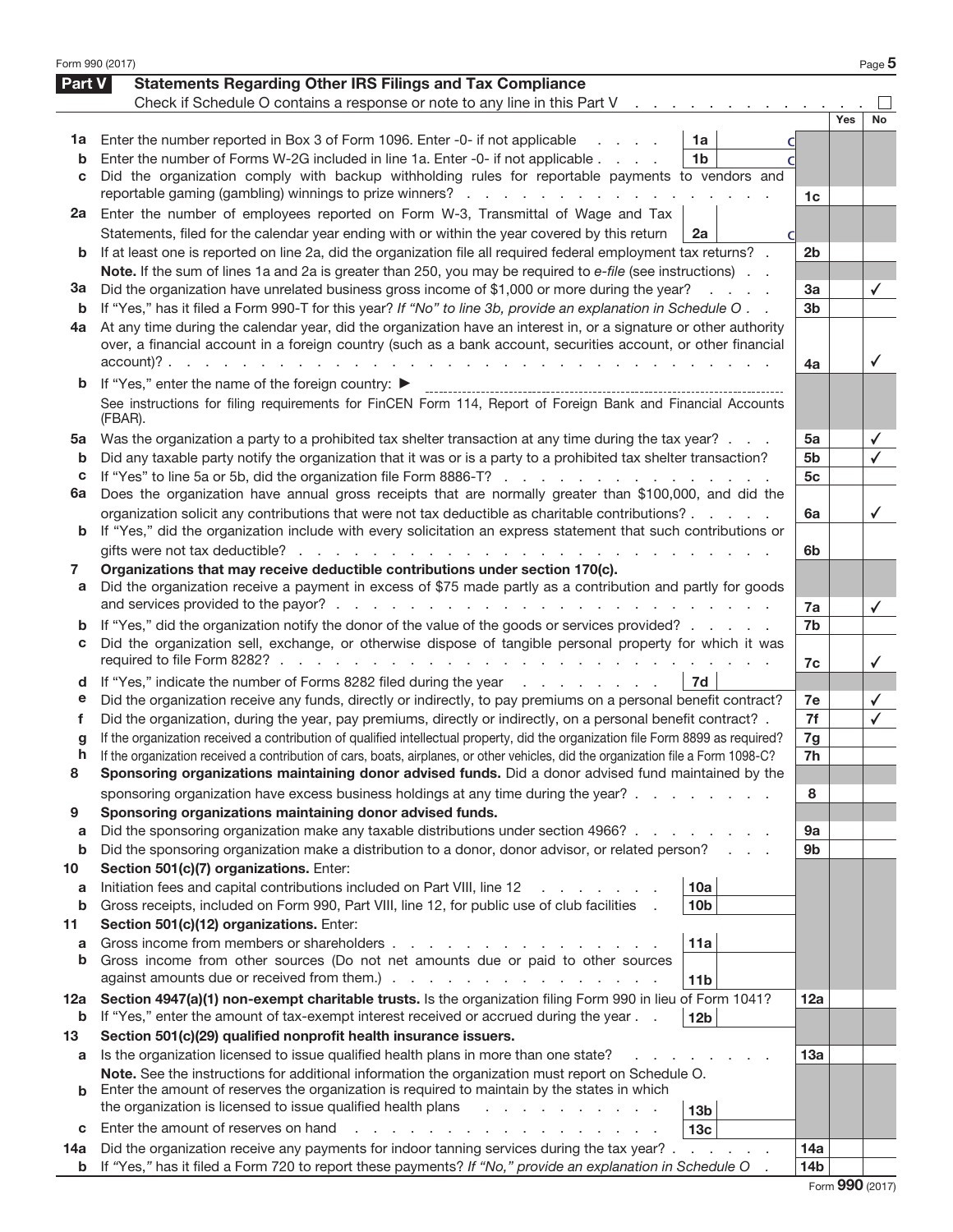|                   | Form 990 (2017)                                                                                                                                                                                                                                                                                                                                                                                                                                                     |                   |                              | Page $6$     |
|-------------------|---------------------------------------------------------------------------------------------------------------------------------------------------------------------------------------------------------------------------------------------------------------------------------------------------------------------------------------------------------------------------------------------------------------------------------------------------------------------|-------------------|------------------------------|--------------|
| <b>Part VI</b>    | Governance, Management, and Disclosure For each "Yes" response to lines 2 through 7b below, and for a "No"<br>response to line 8a, 8b, or 10b below, describe the circumstances, processes, or changes in Schedule O. See instructions.                                                                                                                                                                                                                             |                   |                              |              |
|                   |                                                                                                                                                                                                                                                                                                                                                                                                                                                                     |                   |                              |              |
|                   | <b>Section A. Governing Body and Management</b>                                                                                                                                                                                                                                                                                                                                                                                                                     |                   |                              |              |
|                   |                                                                                                                                                                                                                                                                                                                                                                                                                                                                     |                   | Yes                          | No           |
| 1a                | Enter the number of voting members of the governing body at the end of the tax year.<br>1a<br>If there are material differences in voting rights among members of the governing body, or<br>if the governing body delegated broad authority to an executive committee or similar<br>committee, explain in Schedule O.                                                                                                                                               |                   |                              |              |
| b<br>2            | Enter the number of voting members included in line 1a, above, who are independent<br>1b<br>Did any officer, director, trustee, or key employee have a family relationship or a business relationship with<br>any other officer, director, trustee, or key employee?<br>and the contract of the contract of the contract of the                                                                                                                                     | $\overline{2}$    |                              | ✓            |
| 3                 | Did the organization delegate control over management duties customarily performed by or under the direct<br>supervision of officers, directors, or trustees, or key employees to a management company or other person?                                                                                                                                                                                                                                             | 3                 |                              | ✓            |
| 4<br>5<br>6<br>7a | Did the organization make any significant changes to its governing documents since the prior Form 990 was filed?<br>Did the organization become aware during the year of a significant diversion of the organization's assets? .<br>Did the organization have members, stockholders, or other persons who had the power to elect or appoint<br>المتعاط والمتعاط والمتعاط والمتعاط والمتعاط والمتعاط والمتعاط والمتعاط<br>one or more members of the governing body? | 4<br>5<br>6<br>7a |                              | √<br>✓<br>✓  |
| b                 | Are any governance decisions of the organization reserved to (or subject to approval by) members,                                                                                                                                                                                                                                                                                                                                                                   | 7b                |                              | ✓            |
| 8                 | Did the organization contemporaneously document the meetings held or written actions undertaken during<br>the year by the following:                                                                                                                                                                                                                                                                                                                                |                   |                              |              |
| a<br>b            | The governing body?.<br>the contract of the contract of the con-<br><b>Contract Contract</b><br>Each committee with authority to act on behalf of the governing body?                                                                                                                                                                                                                                                                                               | 8а<br>8b          | $\checkmark$<br>$\checkmark$ |              |
| 9                 | Is there any officer, director, trustee, or key employee listed in Part VII, Section A, who cannot be reached at                                                                                                                                                                                                                                                                                                                                                    |                   |                              |              |
|                   | the organization's mailing address? If "Yes," provide the names and addresses in Schedule O.                                                                                                                                                                                                                                                                                                                                                                        | 9                 |                              |              |
|                   | Section B. Policies (This Section B requests information about policies not required by the Internal Revenue Code.)                                                                                                                                                                                                                                                                                                                                                 |                   |                              |              |
|                   |                                                                                                                                                                                                                                                                                                                                                                                                                                                                     |                   | Yes                          | No           |
| 10a               | Did the organization have local chapters, branches, or affiliates?<br>and a strong of the state                                                                                                                                                                                                                                                                                                                                                                     | 10a               |                              | $\checkmark$ |
| b                 | If "Yes," did the organization have written policies and procedures governing the activities of such chapters,<br>affiliates, and branches to ensure their operations are consistent with the organization's exempt purposes?                                                                                                                                                                                                                                       | 10 <sub>b</sub>   |                              |              |
| 11a               | Has the organization provided a complete copy of this Form 990 to all members of its governing body before filing the form?                                                                                                                                                                                                                                                                                                                                         | 11a               | $\checkmark$                 |              |
| b                 | Describe in Schedule O the process, if any, used by the organization to review this Form 990.                                                                                                                                                                                                                                                                                                                                                                       |                   |                              |              |
| 12a               | Did the organization have a written conflict of interest policy? If "No," go to line 13<br>$1 - 1 - 1 = 1$                                                                                                                                                                                                                                                                                                                                                          | 12a               | $\checkmark$                 |              |
| b                 | Were officers, directors, or trustees, and key employees required to disclose annually interests that could give rise to conflicts?                                                                                                                                                                                                                                                                                                                                 | 12 <sub>b</sub>   | $\checkmark$                 |              |
|                   | Did the organization regularly and consistently monitor and enforce compliance with the policy? If "Yes,<br>describe in Schedule O how this was done.                                                                                                                                                                                                                                                                                                               |                   |                              |              |
| 13                | $\sim$<br>and the contract of the contract of the contract of the contract of the contract of the contract of the contract of the contract of the contract of the contract of the contract of the contract of the contract of the contra                                                                                                                                                                                                                            | 12c<br>13         | $\checkmark$<br>$\checkmark$ |              |
| 14                | Did the organization have a written document retention and destruction policy?<br>and the contract of the contract of the                                                                                                                                                                                                                                                                                                                                           | 14                | $\checkmark$                 |              |
| 15                | Did the process for determining compensation of the following persons include a review and approval by<br>independent persons, comparability data, and contemporaneous substantiation of the deliberation and decision?                                                                                                                                                                                                                                             |                   |                              |              |
| a                 | The organization's CEO, Executive Director, or top management official                                                                                                                                                                                                                                                                                                                                                                                              | 15a               |                              | ✓            |
| b                 |                                                                                                                                                                                                                                                                                                                                                                                                                                                                     | 15 <sub>b</sub>   |                              | ✓            |
|                   | If "Yes" to line 15a or 15b, describe the process in Schedule O (see instructions).                                                                                                                                                                                                                                                                                                                                                                                 |                   |                              |              |
| 16a               | Did the organization invest in, contribute assets to, or participate in a joint venture or similar arrangement                                                                                                                                                                                                                                                                                                                                                      | <b>16a</b>        |                              | ✓            |
| b                 | If "Yes," did the organization follow a written policy or procedure requiring the organization to evaluate its<br>participation in joint venture arrangements under applicable federal tax law, and take steps to safeguard the<br>organization's exempt status with respect to such arrangements?                                                                                                                                                                  | 16 <sub>b</sub>   |                              |              |
|                   | <b>Section C. Disclosure</b>                                                                                                                                                                                                                                                                                                                                                                                                                                        |                   |                              |              |
| 17                | List the states with which a copy of this Form 990 is required to be filed >                                                                                                                                                                                                                                                                                                                                                                                        |                   |                              |              |
| 18                | Section 6104 requires an organization to make its Forms 1023 (or 1024 if applicable), 990, and 990-T (Section 501(c)(3)s only)<br>available for public inspection. Indicate how you made these available. Check all that apply.                                                                                                                                                                                                                                     |                   |                              |              |
|                   | $\sqrt{ }$ Another's website<br>$\sqrt{ }$ Own website<br>$\sqrt{ }$ Upon request<br>Other (explain in Schedule O)<br>$\Box$                                                                                                                                                                                                                                                                                                                                        |                   |                              |              |

| 19 Describe in Schedule O whether (and if so, how) the organization made its governing documents, conflict of interest policy, and |  |  |  |  |  |
|------------------------------------------------------------------------------------------------------------------------------------|--|--|--|--|--|
| financial statements available to the public during the tax year.                                                                  |  |  |  |  |  |

20 State the name, address, and telephone number of the person who possesses the organization's books and records: Robert K. Reeg, PO Box 73466 Washington DC 20056-3466 202-827-5967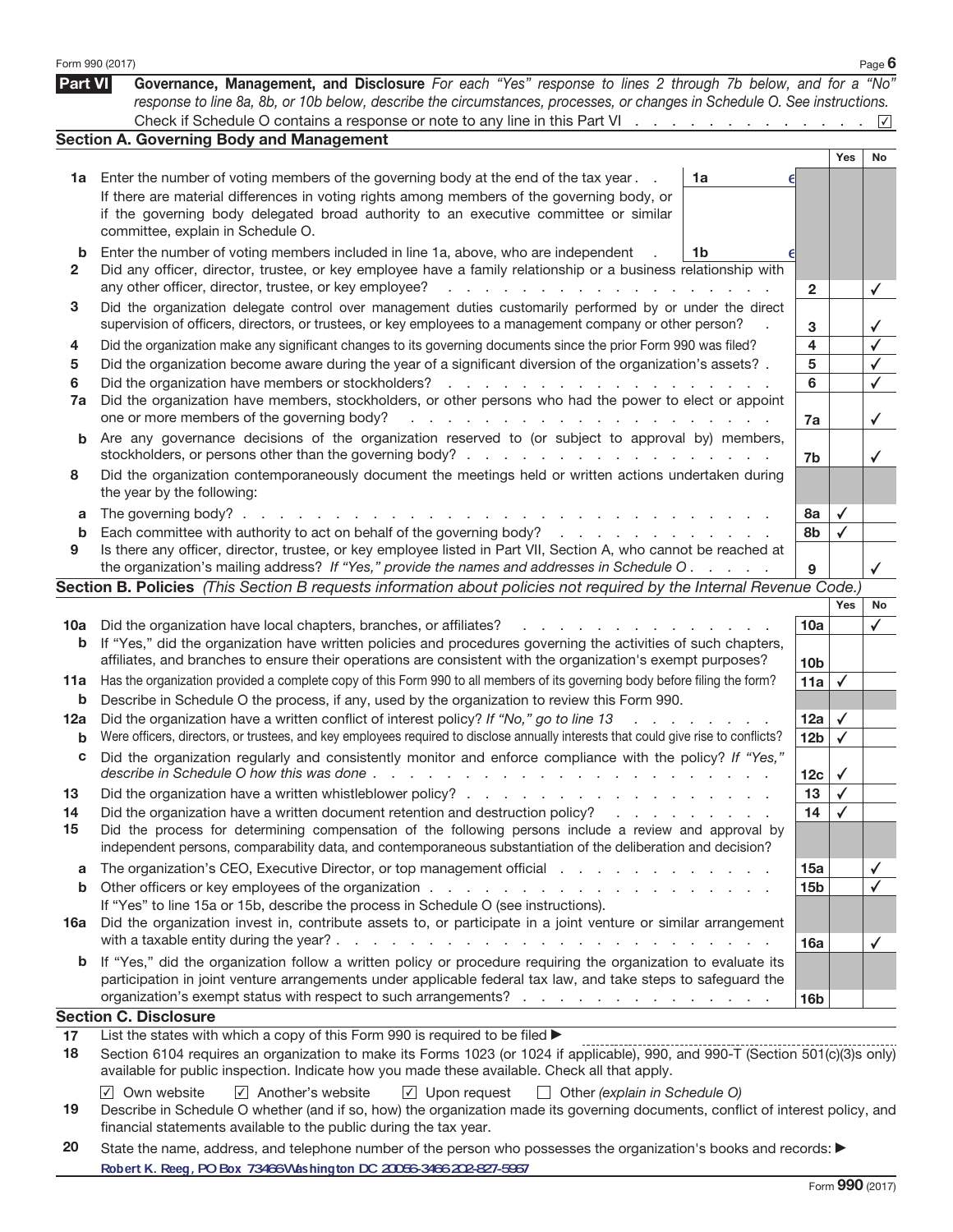## Part VII Compensation of Officers, Directors, Trustees, Key Employees, Highest Compensated Employees, and Independent Contractors

Check if Schedule O contains a response or note to any line in this Part VII . . . . . . . . . . . .  $\Box$ 

Section A. Officers, Directors, Trustees, Key Employees, and Highest Compensated Employees

1a Complete this table for all persons required to be listed. Report compensation for the calendar year ending with or within the organization's tax year.

• List all of the organization's current officers, directors, trustees (whether individuals or organizations), regardless of amount of compensation. Enter -0- in columns (D), (E), and (F) if no compensation was paid.

• List all of the organization's current key employees, if any. See instructions for definition of "key employee."

• List the organization's five current highest compensated employees (other than an officer, director, trustee, or key employee) who received reportable compensation (Box 5 of Form W-2 and/or Box 7 of Form 1099-MISC) of more than \$100,000 from the organization and any related organizations.

• List all of the organization's former officers, key employees, and highest compensated employees who received more than \$100,000 of reportable compensation from the organization and any related organizations.

• List all of the organization's former directors or trustees that received, in the capacity as a former director or trustee of the organization, more than \$10,000 of reportable compensation from the organization and any related organizations.

List persons in the following order: individual trustees or directors; institutional trustees; officers; key employees; highest compensated employees; and former such persons.

 $\vee$  Check this box if neither the organization nor any related organization compensated any current officer, director, or trustee.

|                                           |                                                                                  |                                                                                                             |                       |                                   | (C)                                    |                                 |        |                                                |                                             |                                                                                   |
|-------------------------------------------|----------------------------------------------------------------------------------|-------------------------------------------------------------------------------------------------------------|-----------------------|-----------------------------------|----------------------------------------|---------------------------------|--------|------------------------------------------------|---------------------------------------------|-----------------------------------------------------------------------------------|
| (A)<br>Name and Title                     | (B)<br>Average<br>hours per                                                      | Position<br>(do not check more than one<br>box, unless person is both an<br>officer and a director/trustee) |                       | (D)<br>Reportable<br>compensation | (E)<br>Reportable<br>compensation from | (F)<br>Estimated<br>amount of   |        |                                                |                                             |                                                                                   |
|                                           | week (list any<br>hours for<br>related<br>organizations<br>below dotted<br>line) | Individual trustee<br>or director                                                                           | Institutional trustee | Officer                           | Key employee                           | Highest compensated<br>employee | Former | from<br>the<br>organization<br>(W-2/1099-MISC) | related<br>organizations<br>(W-2/1099-MISC) | other<br>compensation<br>from the<br>organization<br>and related<br>organizations |
| (1) Tracy Doyle, Board of Directors Chair | $\overline{2}$                                                                   | ✓                                                                                                           |                       | √                                 |                                        |                                 |        | a                                              |                                             | $\mathsf{C}$                                                                      |
| (2) Adam Gaeddert, Board Treasurer        | $\overline{2}$                                                                   | ✓                                                                                                           |                       | ✓                                 |                                        |                                 |        | г                                              |                                             | $\mathsf{C}$                                                                      |
| (3) Robert Reeg, Board Secretary and CEO  | 25                                                                               | ✓                                                                                                           |                       | ✓                                 |                                        |                                 |        | a                                              |                                             | $\mathsf{C}$                                                                      |
| (4) Janaia Nash                           | $\mathbf{1}$                                                                     | ✓                                                                                                           |                       |                                   |                                        |                                 |        | a                                              |                                             | $\mathsf{C}$                                                                      |
| (5) Jerome Tennille                       | 1                                                                                | ✓                                                                                                           |                       |                                   |                                        |                                 |        | O                                              | г                                           | $\mathsf{C}$                                                                      |
| (6) Pamela Zeutenhorst                    | 1                                                                                | ✓                                                                                                           |                       |                                   |                                        |                                 |        | O                                              |                                             | $\mathsf{C}$                                                                      |
| (7)                                       |                                                                                  |                                                                                                             |                       |                                   |                                        |                                 |        |                                                |                                             |                                                                                   |
| (8)                                       |                                                                                  |                                                                                                             |                       |                                   |                                        |                                 |        |                                                |                                             |                                                                                   |
| (9)                                       |                                                                                  |                                                                                                             |                       |                                   |                                        |                                 |        |                                                |                                             |                                                                                   |
| (10)                                      |                                                                                  |                                                                                                             |                       |                                   |                                        |                                 |        |                                                |                                             |                                                                                   |
| (11)                                      |                                                                                  |                                                                                                             |                       |                                   |                                        |                                 |        |                                                |                                             |                                                                                   |
| (12)                                      |                                                                                  |                                                                                                             |                       |                                   |                                        |                                 |        |                                                |                                             |                                                                                   |
| (13)                                      |                                                                                  |                                                                                                             |                       |                                   |                                        |                                 |        |                                                |                                             |                                                                                   |
| (14)                                      |                                                                                  |                                                                                                             |                       |                                   |                                        |                                 |        |                                                |                                             |                                                                                   |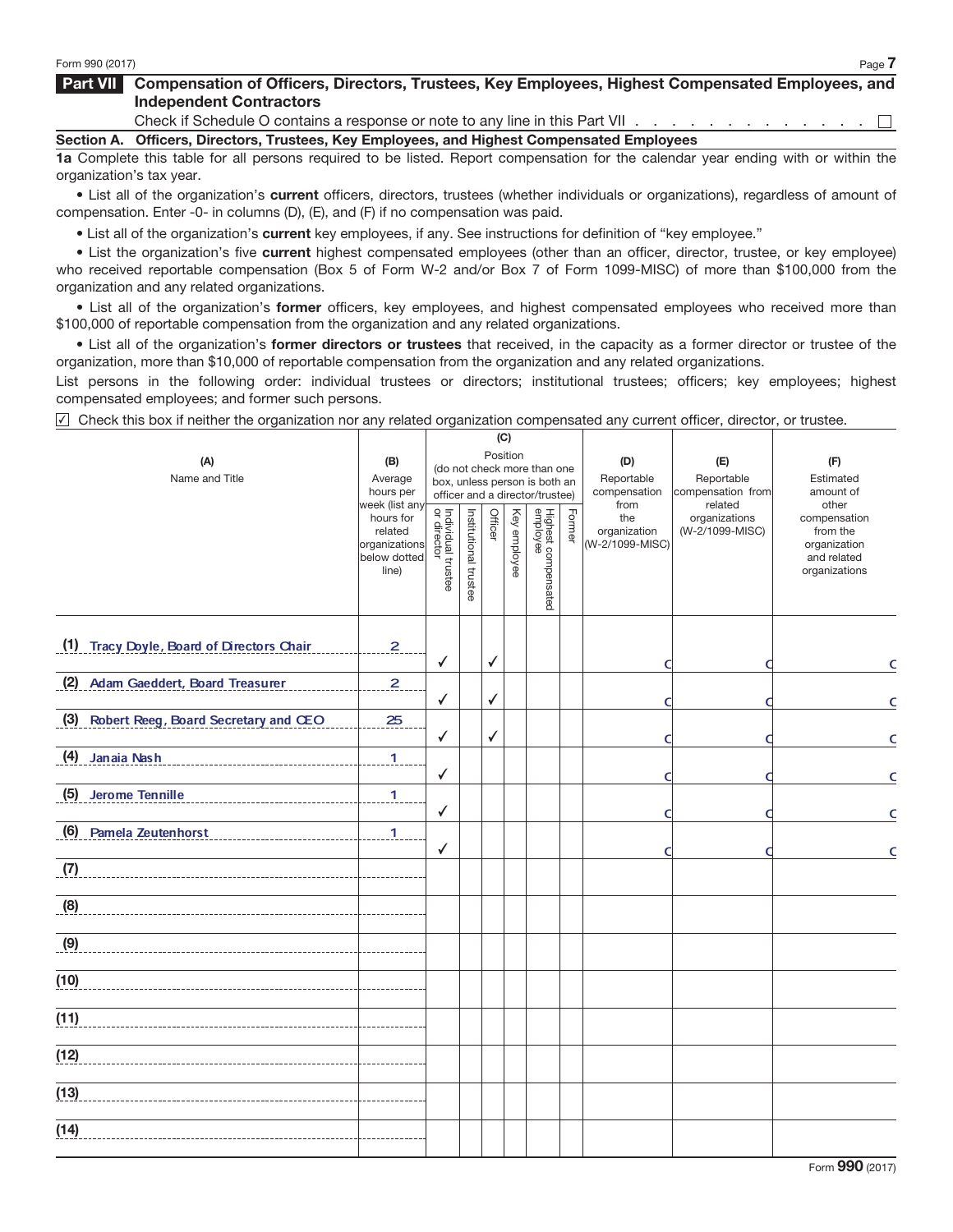| <b>Part VII</b> | Section A. Officers, Directors, Trustees, Key Employees, and Highest Compensated Employees (continued)                     |                                   |                                   |               |         |          |                                                              |                         |                 |                                    |                             |
|-----------------|----------------------------------------------------------------------------------------------------------------------------|-----------------------------------|-----------------------------------|---------------|---------|----------|--------------------------------------------------------------|-------------------------|-----------------|------------------------------------|-----------------------------|
|                 |                                                                                                                            |                                   |                                   |               |         | (C)      |                                                              |                         |                 |                                    |                             |
|                 | (A)                                                                                                                        | (B)                               |                                   |               |         | Position |                                                              |                         | (D)             | (E)                                | (F)                         |
|                 | Name and title                                                                                                             | Average                           |                                   |               |         |          | (do not check more than one<br>box, unless person is both an |                         | Reportable      | Reportable                         | Estimated                   |
|                 |                                                                                                                            | hours per                         |                                   |               |         |          | officer and a director/trustee)                              |                         | compensation    | compensation from                  | amount of                   |
|                 |                                                                                                                            | week (list any<br>hours for       |                                   |               |         | Key      |                                                              | Form                    | from<br>the     | related<br>organizations           | other<br>compensation       |
|                 |                                                                                                                            | related                           |                                   |               | Officer |          |                                                              | $\overline{\mathbb{Q}}$ | organization    | (W-2/1099-MISC)                    | from the                    |
|                 |                                                                                                                            | organizations<br>below dotted     |                                   | Institutional |         | employee |                                                              |                         | (W-2/1099-MISC) |                                    | organization<br>and related |
|                 |                                                                                                                            | line)                             | Individual trustee<br>or director |               |         |          |                                                              |                         |                 |                                    | organizations               |
|                 |                                                                                                                            |                                   |                                   | trustee       |         |          | Highest compensated<br>employee                              |                         |                 |                                    |                             |
|                 |                                                                                                                            |                                   |                                   |               |         |          |                                                              |                         |                 |                                    |                             |
| (15)            |                                                                                                                            |                                   |                                   |               |         |          |                                                              |                         |                 |                                    |                             |
|                 |                                                                                                                            |                                   |                                   |               |         |          |                                                              |                         |                 |                                    |                             |
| (16)            |                                                                                                                            |                                   |                                   |               |         |          |                                                              |                         |                 |                                    |                             |
|                 |                                                                                                                            |                                   |                                   |               |         |          |                                                              |                         |                 |                                    |                             |
| (17)            |                                                                                                                            |                                   |                                   |               |         |          |                                                              |                         |                 |                                    |                             |
|                 |                                                                                                                            |                                   |                                   |               |         |          |                                                              |                         |                 |                                    |                             |
| (18)            |                                                                                                                            |                                   |                                   |               |         |          |                                                              |                         |                 |                                    |                             |
| (19)            |                                                                                                                            |                                   |                                   |               |         |          |                                                              |                         |                 |                                    |                             |
|                 |                                                                                                                            |                                   |                                   |               |         |          |                                                              |                         |                 |                                    |                             |
| (20)            |                                                                                                                            |                                   |                                   |               |         |          |                                                              |                         |                 |                                    |                             |
|                 |                                                                                                                            |                                   |                                   |               |         |          |                                                              |                         |                 |                                    |                             |
| (21)            |                                                                                                                            |                                   |                                   |               |         |          |                                                              |                         |                 |                                    |                             |
|                 |                                                                                                                            |                                   |                                   |               |         |          |                                                              |                         |                 |                                    |                             |
| (22)            |                                                                                                                            |                                   |                                   |               |         |          |                                                              |                         |                 |                                    |                             |
|                 |                                                                                                                            |                                   |                                   |               |         |          |                                                              |                         |                 |                                    |                             |
| (23)            |                                                                                                                            |                                   |                                   |               |         |          |                                                              |                         |                 |                                    |                             |
|                 |                                                                                                                            |                                   |                                   |               |         |          |                                                              |                         |                 |                                    |                             |
| (24)            |                                                                                                                            |                                   |                                   |               |         |          |                                                              |                         |                 |                                    |                             |
|                 |                                                                                                                            |                                   |                                   |               |         |          |                                                              |                         |                 |                                    |                             |
| (25)            |                                                                                                                            |                                   |                                   |               |         |          |                                                              |                         |                 |                                    |                             |
|                 |                                                                                                                            |                                   |                                   |               |         |          |                                                              |                         |                 |                                    |                             |
| 1b              | Sub-total.<br>the contract of the contract of the con-                                                                     |                                   |                                   |               |         |          |                                                              |                         | O               |                                    | C                           |
| C               | Total from continuation sheets to Part VII, Section A                                                                      |                                   |                                   |               |         |          |                                                              |                         | С               |                                    | C                           |
| d               | Total (add lines 1b and 1c)                                                                                                |                                   |                                   |               |         |          |                                                              |                         |                 |                                    | C                           |
| $\mathbf{2}$    | Total number of individuals (including but not limited to those listed above) who received more than \$100,000 of          |                                   |                                   |               |         |          |                                                              |                         |                 |                                    |                             |
|                 | reportable compensation from the organization ▶                                                                            |                                   |                                   |               |         |          |                                                              |                         | Ő               |                                    |                             |
| 3               | Did the organization list any former officer, director, or trustee, key employee, or highest compensated                   |                                   |                                   |               |         |          |                                                              |                         |                 |                                    | Yes<br>No                   |
|                 | employee on line 1a? If "Yes," complete Schedule J for such individual                                                     |                                   |                                   |               |         |          |                                                              |                         |                 | and a series of the company of the | 3<br>$\checkmark$           |
| 4               | For any individual listed on line 1a, is the sum of reportable compensation and other compensation from the                |                                   |                                   |               |         |          |                                                              |                         |                 |                                    |                             |
|                 | organization and related organizations greater than \$150,000? If "Yes," complete Schedule J for such                      |                                   |                                   |               |         |          |                                                              |                         |                 |                                    |                             |
|                 | individual.<br><b>Contract Contract</b><br>$\mathcal{L} = \mathcal{L}$                                                     | and the company of the company of |                                   |               |         |          |                                                              |                         |                 |                                    | 4<br>✓                      |
| 5               | Did any person listed on line 1a receive or accrue compensation from any unrelated organization or individual              |                                   |                                   |               |         |          |                                                              |                         |                 |                                    |                             |
|                 | for services rendered to the organization? If "Yes," complete Schedule J for such person                                   |                                   |                                   |               |         |          |                                                              |                         |                 | and the contract of the state      | 5                           |
|                 | <b>Section B. Independent Contractors</b>                                                                                  |                                   |                                   |               |         |          |                                                              |                         |                 |                                    |                             |
| 1               | Complete this table for your five highest compensated independent contractors that received more than \$100,000 of         |                                   |                                   |               |         |          |                                                              |                         |                 |                                    |                             |
|                 | compensation from the organization. Report compensation for the calendar year ending with or within the organization's tax |                                   |                                   |               |         |          |                                                              |                         |                 |                                    |                             |
|                 | year.                                                                                                                      |                                   |                                   |               |         |          |                                                              |                         |                 |                                    |                             |

|                | (A)<br>Name and business address                                                              | (B)<br>Description of services | (C)<br>Compensation |
|----------------|-----------------------------------------------------------------------------------------------|--------------------------------|---------------------|
|                |                                                                                               |                                |                     |
|                |                                                                                               |                                |                     |
|                |                                                                                               |                                |                     |
|                |                                                                                               |                                |                     |
|                |                                                                                               |                                |                     |
| $\mathbf{2}^-$ | Total number of independent contractors (including but not limited to those listed above) who |                                |                     |
|                | received more than \$100,000 of compensation from the organization ▶                          |                                |                     |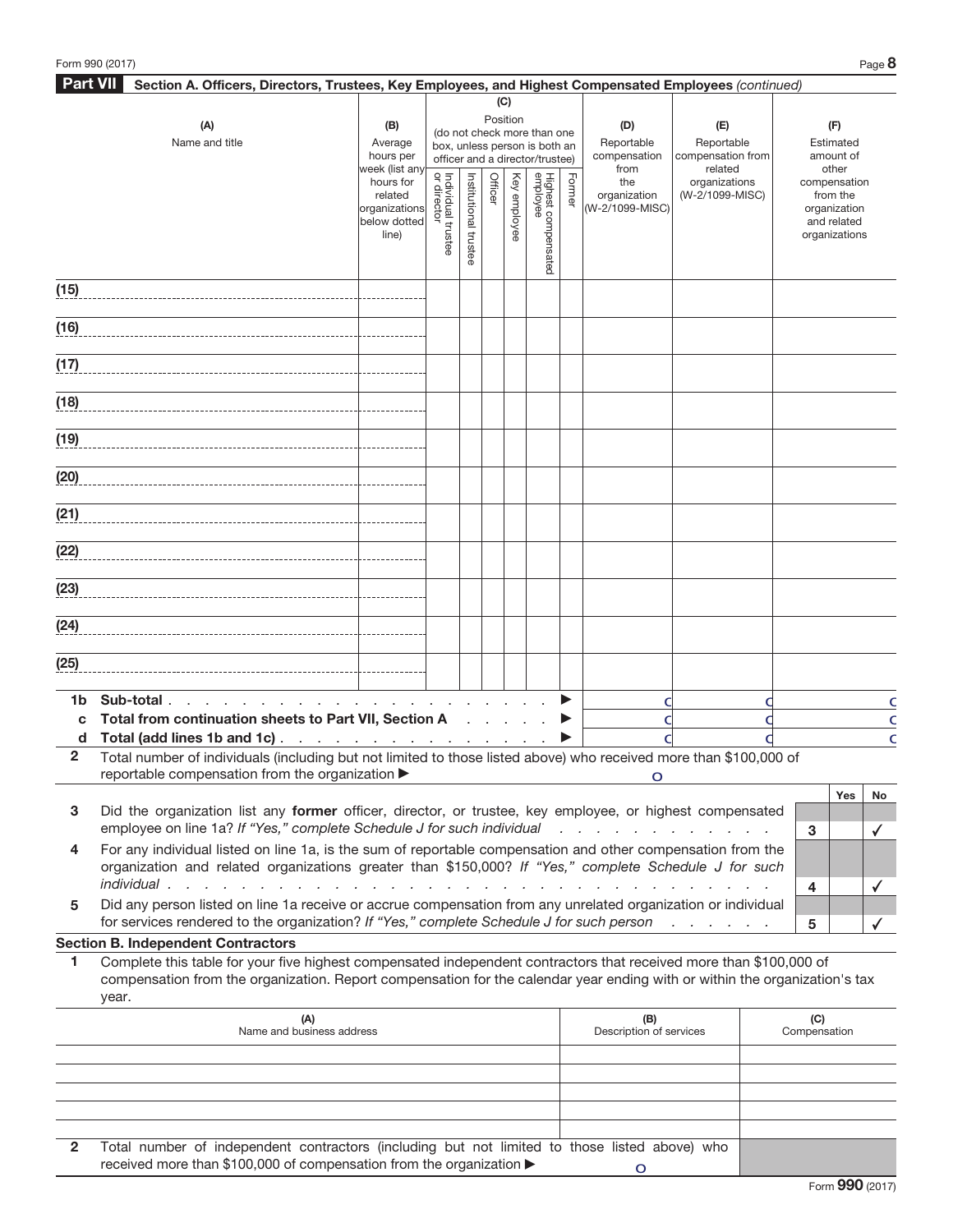Form 990 (2017)  $Page$   $\Theta$ 

|                                                                                                                                                                                                                                                                                        |                   | <b>Statement of Revenue</b>                                                                                                                                                 |                                                          |                      |                      |                               |                     |                                                |
|----------------------------------------------------------------------------------------------------------------------------------------------------------------------------------------------------------------------------------------------------------------------------------------|-------------------|-----------------------------------------------------------------------------------------------------------------------------------------------------------------------------|----------------------------------------------------------|----------------------|----------------------|-------------------------------|---------------------|------------------------------------------------|
|                                                                                                                                                                                                                                                                                        |                   | Check if Schedule O contains a response or note to any line in this Part VIII.                                                                                              |                                                          |                      | (A)<br>Total revenue | (B)<br>Related or             | (C)<br>Unrelated    | (D)<br>Revenue                                 |
|                                                                                                                                                                                                                                                                                        |                   |                                                                                                                                                                             |                                                          |                      |                      | exempt<br>function<br>revenue | business<br>revenue | excluded from tax<br>under sections<br>512-514 |
|                                                                                                                                                                                                                                                                                        | 1a<br>b<br>c<br>d | Federated campaigns<br>Membership dues<br>Fundraising events<br>Related organizations                                                                                       | 1a<br>1 <sub>b</sub><br>1 <sub>c</sub><br>1 <sub>d</sub> |                      |                      |                               |                     |                                                |
|                                                                                                                                                                                                                                                                                        | e<br>f            | Government grants (contributions)<br>All other contributions, gifts, grants,<br>and similar amounts not included above<br>Noncash contributions included in lines 1a-1f: \$ | 1e<br>1f                                                 | 5576                 |                      |                               |                     |                                                |
|                                                                                                                                                                                                                                                                                        | h                 | Total. Add lines 1a-1f                                                                                                                                                      |                                                          |                      | 5576                 |                               |                     |                                                |
|                                                                                                                                                                                                                                                                                        |                   |                                                                                                                                                                             |                                                          | <b>Business Code</b> |                      |                               |                     |                                                |
| <b>Part VIII</b><br>Contributions, Gifts, Grants<br>and Other Similar Amounts<br>g<br>Program Service Revenue<br>2a<br>b<br>C<br>d<br>е<br>f<br>g<br>3<br>4<br>5<br>6a<br>b<br>c<br>d<br>7a<br>b<br>c<br>d<br><b>Other Revenue</b><br>C<br>b<br>C<br>b<br>C<br>11a<br>b<br>C<br>d<br>е |                   |                                                                                                                                                                             |                                                          |                      |                      |                               | C<br>C              |                                                |
|                                                                                                                                                                                                                                                                                        |                   |                                                                                                                                                                             |                                                          |                      |                      |                               |                     | C                                              |
|                                                                                                                                                                                                                                                                                        |                   |                                                                                                                                                                             |                                                          |                      |                      |                               |                     | C                                              |
|                                                                                                                                                                                                                                                                                        |                   |                                                                                                                                                                             |                                                          |                      |                      |                               |                     | C                                              |
|                                                                                                                                                                                                                                                                                        |                   | All other program service revenue.<br>Total. Add lines 2a-2f                                                                                                                |                                                          |                      | С                    |                               |                     | C                                              |
|                                                                                                                                                                                                                                                                                        |                   | Investment income (including dividends, interest,<br>and other similar amounts) $\cdots$ $\cdots$                                                                           |                                                          |                      |                      |                               |                     |                                                |
|                                                                                                                                                                                                                                                                                        |                   | Income from investment of tax-exempt bond proceeds >                                                                                                                        |                                                          |                      |                      |                               |                     | C<br>C                                         |
|                                                                                                                                                                                                                                                                                        |                   | Royalties<br>the contract of the contract of the                                                                                                                            |                                                          |                      |                      |                               |                     | C                                              |
|                                                                                                                                                                                                                                                                                        |                   |                                                                                                                                                                             | (i) Real                                                 | (ii) Personal        |                      |                               |                     |                                                |
|                                                                                                                                                                                                                                                                                        |                   | Gross rents<br>$\mathbf{r} = \mathbf{r}$                                                                                                                                    | C                                                        |                      |                      |                               |                     |                                                |
|                                                                                                                                                                                                                                                                                        |                   | Less: rental expenses                                                                                                                                                       | C                                                        |                      |                      |                               |                     |                                                |
|                                                                                                                                                                                                                                                                                        |                   | Rental income or (loss)                                                                                                                                                     |                                                          |                      |                      |                               |                     |                                                |
|                                                                                                                                                                                                                                                                                        |                   | Net rental income or (loss)                                                                                                                                                 | and a state                                              |                      |                      | C                             |                     | C                                              |
|                                                                                                                                                                                                                                                                                        |                   | Gross amount from sales of<br>assets other than inventory                                                                                                                   | (i) Securities<br>C                                      | (ii) Other           |                      |                               |                     |                                                |
|                                                                                                                                                                                                                                                                                        |                   | Less: cost or other basis<br>and sales expenses .<br>Gain or (loss).                                                                                                        |                                                          |                      |                      |                               |                     |                                                |
|                                                                                                                                                                                                                                                                                        |                   | Net gain or (loss)                                                                                                                                                          |                                                          |                      |                      |                               |                     |                                                |
|                                                                                                                                                                                                                                                                                        |                   | 8a Gross income from fundraising                                                                                                                                            |                                                          |                      |                      |                               |                     | C                                              |
|                                                                                                                                                                                                                                                                                        |                   | events (not including \$<br>of contributions reported on line 1c).<br>See Part IV, line 18 a                                                                                | <b>C</b>                                                 |                      |                      |                               |                     |                                                |
|                                                                                                                                                                                                                                                                                        |                   | <b>b</b> Less: direct expenses                                                                                                                                              | $\mathbf b$                                              |                      |                      |                               |                     |                                                |
|                                                                                                                                                                                                                                                                                        |                   | Net income or (loss) from fundraising events<br>9a Gross income from gaming activities.<br>See Part IV, line 19 a                                                           |                                                          | $\bullet$            |                      |                               |                     |                                                |
|                                                                                                                                                                                                                                                                                        |                   | Less: direct expenses b                                                                                                                                                     |                                                          |                      |                      |                               |                     |                                                |
|                                                                                                                                                                                                                                                                                        |                   | Net income or (loss) from gaming activities<br>10a Gross sales of inventory, less<br>returns and allowances a                                                               |                                                          | ▶                    |                      |                               |                     |                                                |
|                                                                                                                                                                                                                                                                                        |                   | Less: cost of goods sold b                                                                                                                                                  |                                                          |                      |                      |                               |                     |                                                |
|                                                                                                                                                                                                                                                                                        |                   | Net income or (loss) from sales of inventory.                                                                                                                               |                                                          | ▶                    |                      |                               |                     |                                                |
|                                                                                                                                                                                                                                                                                        |                   | Miscellaneous Revenue                                                                                                                                                       |                                                          | <b>Business Code</b> |                      |                               |                     |                                                |
|                                                                                                                                                                                                                                                                                        |                   |                                                                                                                                                                             |                                                          |                      |                      | C                             |                     | C                                              |
|                                                                                                                                                                                                                                                                                        |                   |                                                                                                                                                                             |                                                          |                      |                      | C                             |                     | C                                              |
|                                                                                                                                                                                                                                                                                        |                   | All other revenue                                                                                                                                                           |                                                          |                      |                      |                               |                     | C                                              |
|                                                                                                                                                                                                                                                                                        |                   | Total. Add lines 11a-11d                                                                                                                                                    |                                                          |                      |                      |                               |                     | C                                              |
|                                                                                                                                                                                                                                                                                        | 12 <sub>2</sub>   | Total revenue. See instructions.                                                                                                                                            |                                                          |                      | 5576                 | 5576                          |                     |                                                |
|                                                                                                                                                                                                                                                                                        |                   |                                                                                                                                                                             |                                                          |                      |                      |                               |                     |                                                |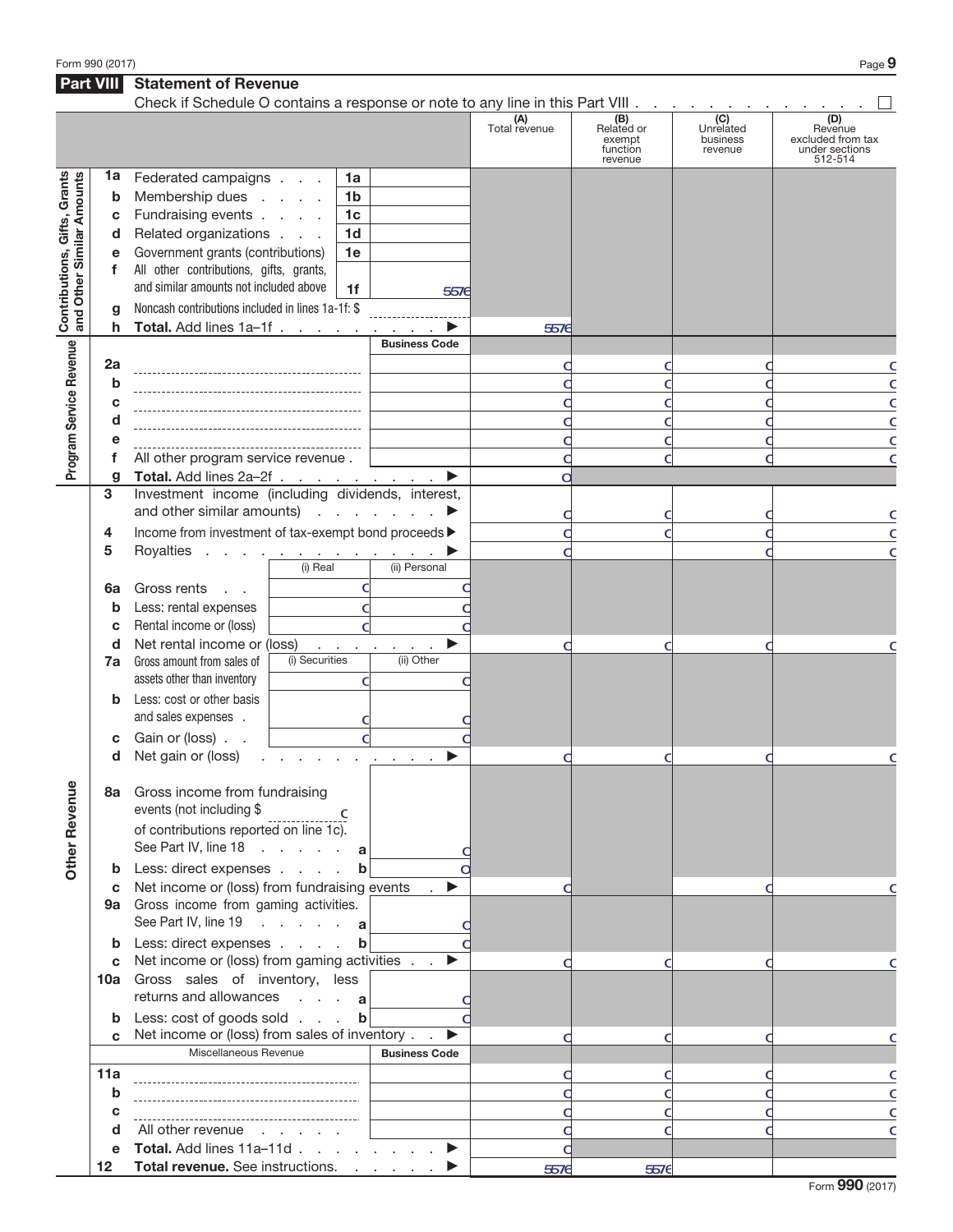## Part IX Statement of Functional Expenses

|          | Section 501(c)(3) and 501(c)(4) organizations must complete all columns. All other organizations must complete column (A).                                                                                                                                                      |                       |                                    |                                           |                                |
|----------|---------------------------------------------------------------------------------------------------------------------------------------------------------------------------------------------------------------------------------------------------------------------------------|-----------------------|------------------------------------|-------------------------------------------|--------------------------------|
|          | Check if Schedule O contains a response or note to any line in this Part IX                                                                                                                                                                                                     |                       |                                    |                                           | $\checkmark$                   |
|          | Do not include amounts reported on lines 6b, 7b,<br>8b, 9b, and 10b of Part VIII.                                                                                                                                                                                               | (A)<br>Total expenses | (B)<br>Program service<br>expenses | (C)<br>Management and<br>general expenses | (D)<br>Fundraising<br>expenses |
| 1.       | Grants and other assistance to domestic organizations                                                                                                                                                                                                                           |                       |                                    |                                           |                                |
|          | and domestic governments. See Part IV, line 21                                                                                                                                                                                                                                  |                       |                                    |                                           |                                |
| 2        | Grants and other assistance to domestic<br>individuals. See Part IV, line 22                                                                                                                                                                                                    |                       |                                    |                                           |                                |
| 3        | Grants and other assistance to foreign                                                                                                                                                                                                                                          |                       |                                    |                                           |                                |
|          | organizations, foreign governments, and foreign<br>individuals. See Part IV, lines 15 and 16                                                                                                                                                                                    |                       |                                    |                                           |                                |
| 4        | Benefits paid to or for members                                                                                                                                                                                                                                                 |                       |                                    |                                           |                                |
| 5        | Compensation of current officers, directors,<br>trustees, and key employees<br>and a state of                                                                                                                                                                                   |                       |                                    |                                           |                                |
| 6        | Compensation not included above, to disqualified                                                                                                                                                                                                                                |                       |                                    |                                           |                                |
|          | persons (as defined under section 4958(f)(1)) and                                                                                                                                                                                                                               |                       |                                    |                                           |                                |
|          | persons described in section 4958(c)(3)(B)                                                                                                                                                                                                                                      |                       |                                    |                                           | c                              |
| 7        | Other salaries and wages<br>and the company                                                                                                                                                                                                                                     |                       |                                    |                                           | C                              |
| 8        | Pension plan accruals and contributions (include                                                                                                                                                                                                                                |                       |                                    |                                           |                                |
|          | section 401(k) and 403(b) employer contributions)                                                                                                                                                                                                                               |                       |                                    |                                           | $\mathsf{C}$                   |
| 9        | Other employee benefits                                                                                                                                                                                                                                                         |                       |                                    |                                           | $\mathsf{C}$                   |
| 10       | Payroll taxes                                                                                                                                                                                                                                                                   |                       |                                    |                                           | $\mathsf{C}$                   |
| 11       | Fees for services (non-employees):                                                                                                                                                                                                                                              |                       |                                    |                                           |                                |
| a        | Management                                                                                                                                                                                                                                                                      |                       |                                    |                                           | $\mathsf{C}$                   |
| b        | Legal                                                                                                                                                                                                                                                                           |                       |                                    |                                           | $\mathsf{C}$                   |
| с        | Accounting                                                                                                                                                                                                                                                                      |                       |                                    |                                           | $\mathsf{C}$                   |
| d<br>e   | Lobbying<br>Professional fundraising services. See Part IV, line 17                                                                                                                                                                                                             |                       |                                    |                                           | $\mathsf{C}$                   |
| f        | Investment management fees                                                                                                                                                                                                                                                      |                       |                                    |                                           | C<br>$\mathsf{C}$              |
| g        | Other. (If line 11g amount exceeds 10% of line 25, column                                                                                                                                                                                                                       |                       |                                    |                                           |                                |
|          | (A) amount, list line 11g expenses on Schedule O.)                                                                                                                                                                                                                              | 1000                  | 1000C                              |                                           | $\mathsf{C}$                   |
| 12       | Advertising and promotion                                                                                                                                                                                                                                                       |                       |                                    |                                           | $\mathsf{C}$                   |
| 13       | Office expenses<br>and the company of the company                                                                                                                                                                                                                               | 479                   |                                    | 479                                       | $\mathsf{C}$                   |
| 14       | Information technology                                                                                                                                                                                                                                                          | 2692                  |                                    | 1715                                      | 977                            |
| 15       | Royalties                                                                                                                                                                                                                                                                       |                       |                                    |                                           | $\mathsf{C}$                   |
| 16       | Occupancy                                                                                                                                                                                                                                                                       |                       |                                    |                                           | $\mathsf{C}$                   |
| 17       | Travel                                                                                                                                                                                                                                                                          |                       |                                    |                                           | C                              |
| 18       | Payments of travel or entertainment expenses                                                                                                                                                                                                                                    |                       |                                    |                                           |                                |
|          | for any federal, state, or local public officials                                                                                                                                                                                                                               |                       |                                    |                                           | C                              |
| 19       | Conferences, conventions, and meetings .                                                                                                                                                                                                                                        |                       |                                    |                                           | C                              |
| 20       | and the contract of the contract of the<br>Interest                                                                                                                                                                                                                             |                       |                                    |                                           | C                              |
| 21<br>22 | Payments to affiliates<br>Depreciation, depletion, and amortization.                                                                                                                                                                                                            |                       |                                    |                                           | C                              |
| 23       | Insurance                                                                                                                                                                                                                                                                       |                       |                                    |                                           | C<br>C                         |
| 24       | Other expenses. Itemize expenses not covered                                                                                                                                                                                                                                    |                       |                                    |                                           |                                |
|          | above (List miscellaneous expenses in line 24e. If<br>line 24e amount exceeds 10% of line 25, column<br>(A) amount, list line 24e expenses on Schedule O.)                                                                                                                      |                       |                                    |                                           |                                |
| a        | <b>Professional Development</b>                                                                                                                                                                                                                                                 | 74                    | 74                                 |                                           | c                              |
| b        |                                                                                                                                                                                                                                                                                 |                       |                                    |                                           | C                              |
| c        |                                                                                                                                                                                                                                                                                 |                       |                                    |                                           | C                              |
| d        |                                                                                                                                                                                                                                                                                 |                       |                                    |                                           | C                              |
| е        | All other expenses                                                                                                                                                                                                                                                              |                       |                                    |                                           | C                              |
| 25       | Total functional expenses. Add lines 1 through 24e                                                                                                                                                                                                                              | 4249                  | 10 <sub>7</sub>                    | 2184                                      | 977                            |
| 26       | Joint costs. Complete this line only if the<br>organization reported in column (B) joint costs<br>from a combined educational campaign and<br>fundraising solicitation. Check here $\blacktriangleright \Box$ if<br>following SOP 98-2 (ASC 958-720) $\overline{\phantom{0}}$ . |                       |                                    |                                           |                                |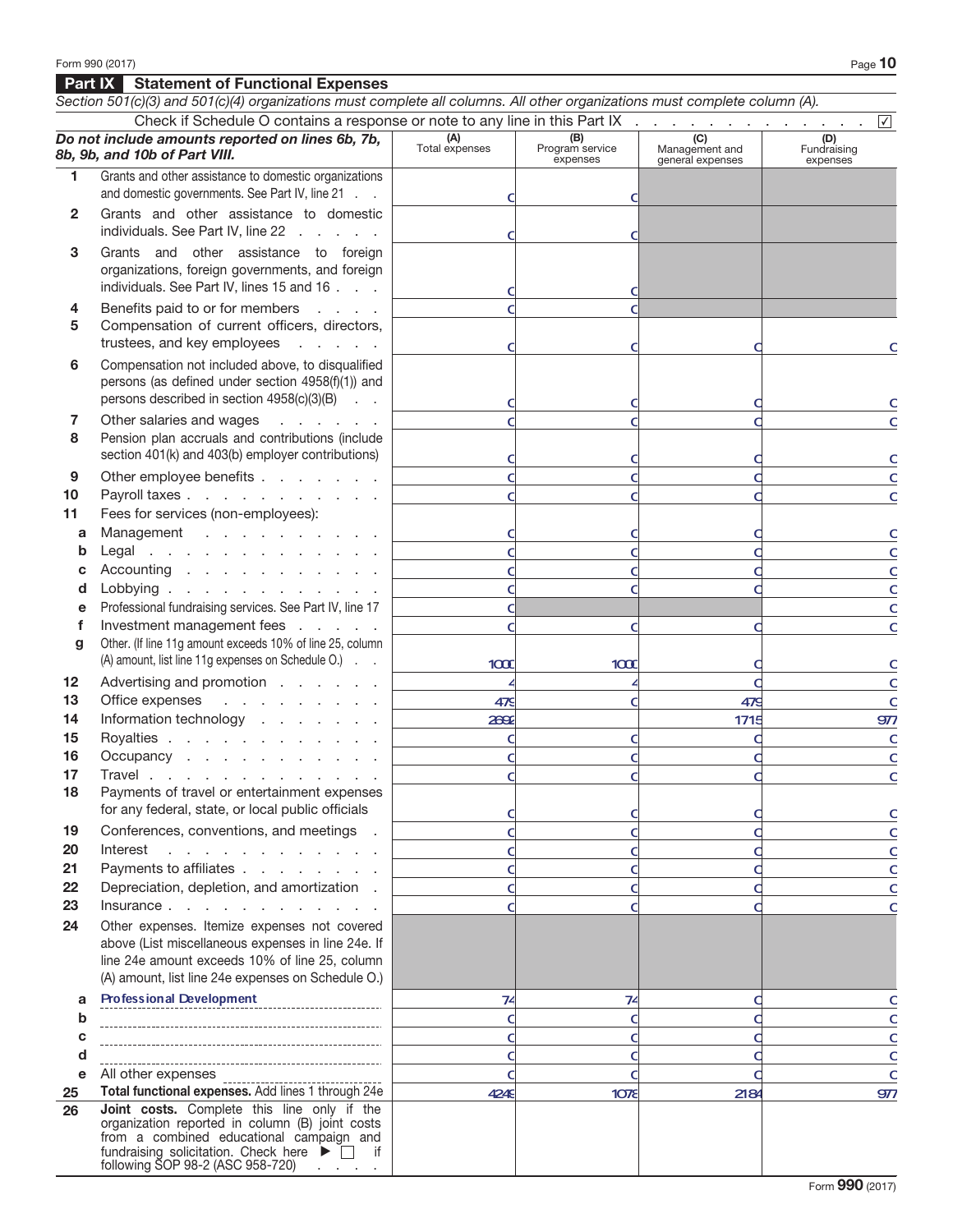Form 990 (2017)  $\qquad \qquad$  Page  $\bf{11}$ 

|                             | Part X  | <b>Balance Sheet</b>                                                                                                                                                                                                                                                                                                                                                                                          |                          |                      |                    |
|-----------------------------|---------|---------------------------------------------------------------------------------------------------------------------------------------------------------------------------------------------------------------------------------------------------------------------------------------------------------------------------------------------------------------------------------------------------------------|--------------------------|----------------------|--------------------|
|                             |         | Check if Schedule O contains a response or note to any line in this Part X                                                                                                                                                                                                                                                                                                                                    |                          |                      |                    |
|                             |         |                                                                                                                                                                                                                                                                                                                                                                                                               | (A)<br>Beginning of year |                      | (B)<br>End of year |
|                             | 1       | Cash-non-interest-bearing<br>and the contract of the contract of the con-                                                                                                                                                                                                                                                                                                                                     | d                        | $\blacktriangleleft$ | 59E                |
|                             | 2       | Savings and temporary cash investments                                                                                                                                                                                                                                                                                                                                                                        | d                        | $\overline{2}$       | $\mathsf{C}$       |
|                             | 3       | Pledges and grants receivable, net                                                                                                                                                                                                                                                                                                                                                                            | d                        | $\mathbf{3}$         | 732                |
|                             | 4       | Accounts receivable, net                                                                                                                                                                                                                                                                                                                                                                                      | C                        | $\overline{4}$       | C                  |
| Assets                      | 5       | Loans and other receivables from current and former officers, directors,<br>trustees, key employees, and highest compensated employees.<br>Complete Part II of Schedule L                                                                                                                                                                                                                                     |                          |                      |                    |
|                             | 6       | and a series of the contract of the con-<br>Loans and other receivables from other disqualified persons (as defined under section<br>4958(f)(1)), persons described in section 4958(c)(3)(B), and contributing employers and<br>sponsoring organizations of section 501(c)(9) voluntary employees' beneficiary                                                                                                | d                        | 5                    | C                  |
|                             |         | organizations (see instructions). Complete Part II of Schedule L                                                                                                                                                                                                                                                                                                                                              |                          | 6                    |                    |
|                             |         | Notes and loans receivable, net                                                                                                                                                                                                                                                                                                                                                                               | d<br>d                   | $\overline{7}$       | c                  |
|                             | 7<br>8  | Inventories for sale or use                                                                                                                                                                                                                                                                                                                                                                                   | d                        | 8                    | C                  |
|                             | 9       | Prepaid expenses and deferred charges                                                                                                                                                                                                                                                                                                                                                                         | d                        | 9                    | C<br>C             |
|                             | 10a     | Land, buildings, and equipment: cost or<br>other basis. Complete Part VI of Schedule D<br>10a                                                                                                                                                                                                                                                                                                                 |                          |                      |                    |
|                             | b       | 10 <sub>b</sub><br>Less: accumulated depreciation                                                                                                                                                                                                                                                                                                                                                             |                          | $d$ 10 $c$           | c                  |
|                             | 11      | Investments-publicly traded securities<br>and the company of the company                                                                                                                                                                                                                                                                                                                                      | d                        | 11                   | C                  |
|                             | $12 \,$ | Investments-other securities. See Part IV, line 11                                                                                                                                                                                                                                                                                                                                                            | d                        | 12                   | C                  |
|                             | 13      | Investments-program-related. See Part IV, line 11                                                                                                                                                                                                                                                                                                                                                             | d                        | 13                   | C                  |
|                             | 14      |                                                                                                                                                                                                                                                                                                                                                                                                               | d                        | 14                   | C                  |
|                             | 15      | Other assets. See Part IV, line 11                                                                                                                                                                                                                                                                                                                                                                            | d                        | 15                   | $\mathsf{C}$       |
|                             | 16      | Total assets. Add lines 1 through 15 (must equal line 34)                                                                                                                                                                                                                                                                                                                                                     | d                        | 16                   | 1327               |
|                             | 17      | Accounts payable and accrued expenses                                                                                                                                                                                                                                                                                                                                                                         | d                        | 17                   | $\mathsf{C}$       |
|                             | 18      |                                                                                                                                                                                                                                                                                                                                                                                                               | d                        | 18                   | $\mathsf{C}$       |
|                             | 19      | Deferred revenue                                                                                                                                                                                                                                                                                                                                                                                              | d                        | 19                   | $\mathsf{C}$       |
|                             | 20      | Tax-exempt bond liabilities                                                                                                                                                                                                                                                                                                                                                                                   | d                        | 20                   | C                  |
|                             | 21      | Escrow or custodial account liability. Complete Part IV of Schedule D.                                                                                                                                                                                                                                                                                                                                        | d                        | 21                   | C                  |
|                             | 22      | Loans and other payables to current and former officers, directors,<br>trustees, key employees, highest compensated employees, and                                                                                                                                                                                                                                                                            |                          |                      |                    |
| Liabilities                 |         | disqualified persons. Complete Part II of Schedule L<br>state and a state                                                                                                                                                                                                                                                                                                                                     | d                        | 22                   | C                  |
|                             | 23      | Secured mortgages and notes payable to unrelated third parties                                                                                                                                                                                                                                                                                                                                                |                          | 23                   | C                  |
|                             | 24      | Unsecured notes and loans payable to unrelated third parties                                                                                                                                                                                                                                                                                                                                                  | ิด                       | 24                   | $\mathsf{C}$       |
|                             | 25      | Other liabilities (including federal income tax, payables to related third<br>parties, and other liabilities not included on lines 17-24). Complete Part X<br>of Schedule D<br>a construction of the contract of the construction of the construction of the construction of the construction of the construction of the construction of the construction of the construction of the construction of the cons |                          |                      |                    |
|                             | 26      | Total liabilities. Add lines 17 through 25                                                                                                                                                                                                                                                                                                                                                                    | d                        | 25<br>26             | c                  |
|                             |         | Organizations that follow SFAS 117 (ASC 958), check here ▶ 7 and                                                                                                                                                                                                                                                                                                                                              |                          |                      | $\mathsf{C}$       |
|                             |         | complete lines 27 through 29, and lines 33 and 34.                                                                                                                                                                                                                                                                                                                                                            |                          |                      |                    |
| Net Assets or Fund Balances | 27      | Unrestricted net assets                                                                                                                                                                                                                                                                                                                                                                                       | d                        | 27                   | 59E                |
|                             | 28      | Temporarily restricted net assets                                                                                                                                                                                                                                                                                                                                                                             | d                        | 28                   | 732                |
|                             | 29      | Permanently restricted net assets<br>Organizations that do not follow SFAS 117 (ASC 958), check here ▶ □ and<br>complete lines 30 through 34.                                                                                                                                                                                                                                                                 | d                        | 29                   | $\mathsf{C}$       |
|                             | 30      | Capital stock or trust principal, or current funds                                                                                                                                                                                                                                                                                                                                                            |                          | 30                   |                    |
|                             | 31      | Paid-in or capital surplus, or land, building, or equipment fund                                                                                                                                                                                                                                                                                                                                              |                          | 31                   |                    |
|                             | 32      | Retained earnings, endowment, accumulated income, or other funds.                                                                                                                                                                                                                                                                                                                                             |                          | 32                   |                    |
|                             | 33      | Total net assets or fund balances                                                                                                                                                                                                                                                                                                                                                                             | d                        | 33                   | 1327               |
|                             | 34      | Total liabilities and net assets/fund balances                                                                                                                                                                                                                                                                                                                                                                | d                        | 34                   | 1327               |
|                             |         |                                                                                                                                                                                                                                                                                                                                                                                                               |                          |                      | Form 990 (2017)    |